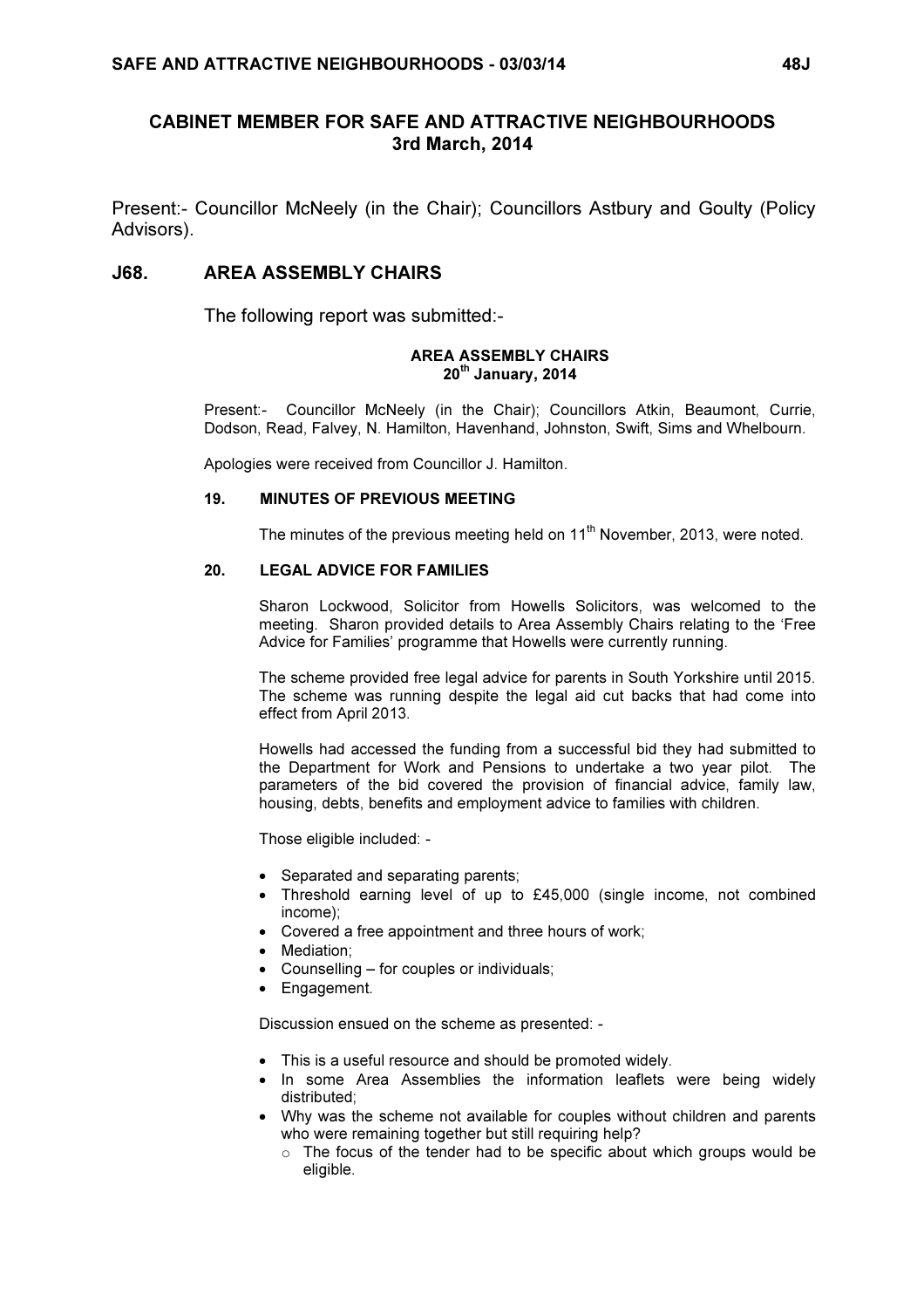- Sustainability of the scheme following the end of the pilot;
- Costs of family law processes:
	- o People were increasingly representing themselves in Court and taking 'background' advice from legal professionals on the paperwork and processes;
	- o Some areas of family law still had access to free legal funding, including domestic violence and cases where children's social care were involved.
- Potential for future support at the end of the funding and taking the funding over a longer period.

Resolved: - That the information shared be noted.

## 21. AREA ASSEMBLY UPDATE

Andrea Peers, Area Partnership Manager, provided an update in relation to the Wentworth Valley Area: -

- Community First Celebration before Christmas, 2013. All current projects had been showcased together. The event had been well attended, upbeat and there had been cross pollination of ideas;
- Community members had helped to arrange the event, they had accessed mentoring and funding had been accessed from the Community Leadership Fund.
- An awareness raising session on countering CSE was planned for community groups on signs to look out for and what to do. Following the event a report would be brought back to Area Assembly Chairs about how well the event worked.

Andrea Peers, Area Partnership Manager, provided an update in relation to the Rother Valley South Area: -

- Disused allotments letters had been sent to plot holders regarding rights and responsibilities.
- An 'Uprising Event' was planned for 21<sup>st</sup> February, 2014 for young people. It would be hosted and run by JADE and aimed to give an authentic nightclub experience for under 18s. Funding had been accessed from JAG money and a bid to CAP. It was hoped that 600 people would attend. Partners including sexual health, Know The Score and the Community Alcohol Partnership would be in attendance and have information available.

Christine Staniforth, Area Partnership Manager, provided an update in relation to the Wentworth North Area Assembly Area. The funeral of Harry Toole had been really well attended. The condolences of all were passed on to his family, his death was a sad loss to the area.

LED Christmas tree lights had been purchased from Swinton and Wath Members' Community Leadership Fund contributions.

Affordable Warmth Sessions provided by the National Energy Action organisation had been run for staff and partner training in the areas of Wentworth, Harley and Brampton. Council houses were classed as relatively energy efficient, so efforts were being concentrated in areas where housing stock was less well insulated. Further sessions in February would be provided. Feedback about the training session was shared from an Elected Member who had been in attendance. Christine agreed to pass this back to the NEA, who had been the external training providers.

Christine Staniforth, Area Partnership Manager, provided an update in relation to the Wentworth South Area Assembly Area. A Christmas event had been run on 23<sup>rd</sup> December, 2013, in Dalton Parish Hall. Twenty-two people had attended.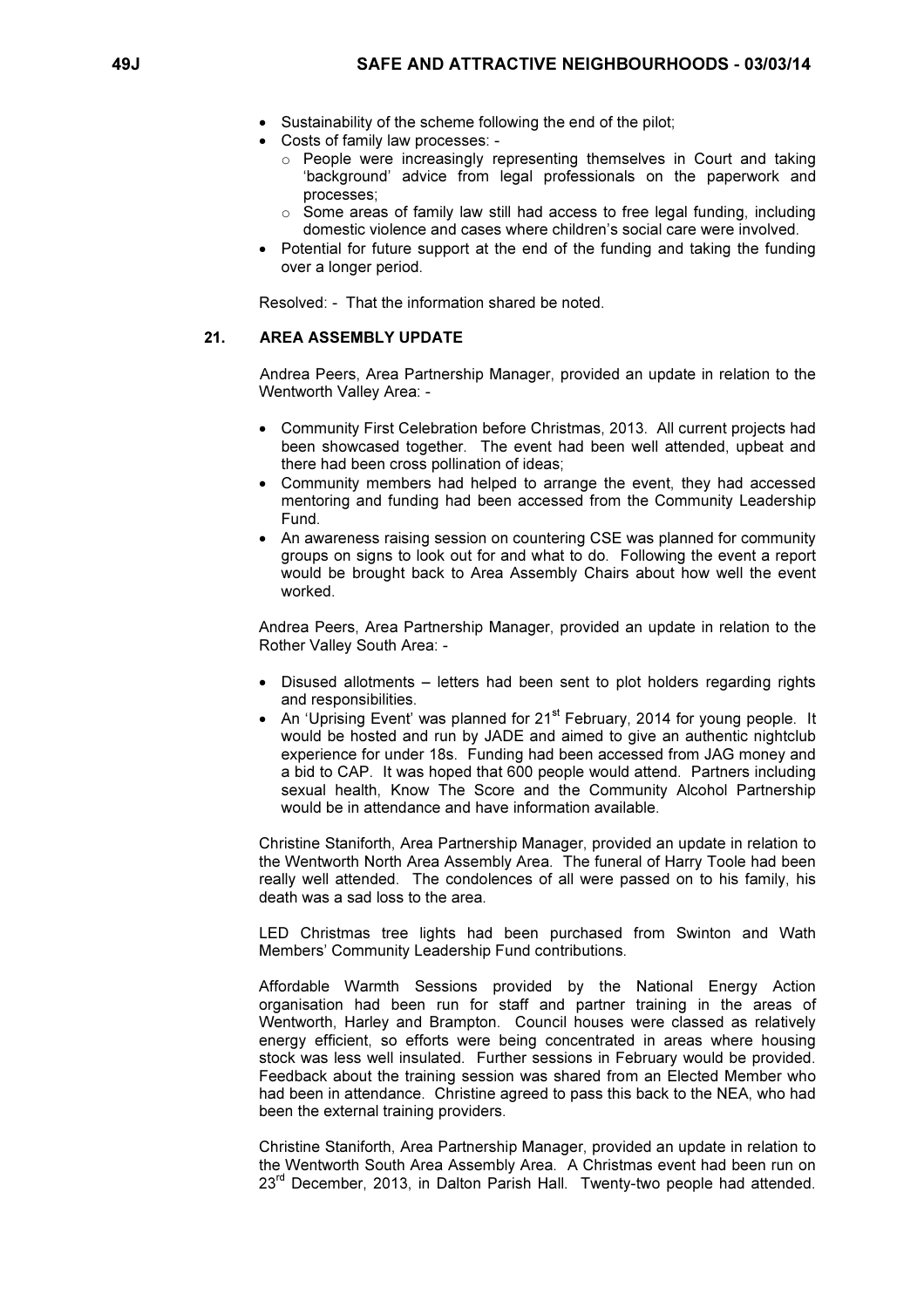The Christmas Fayre was for disadvantaged community work. A 'Summer Wonderland' event was planned for February.

Shaun Mirfield, Area Partnership Manager, provided an update in relation to the Rotherham North Area Assembly Area.

- Presentations that would be provided for the Area Assembly included the HS2 presentation and the Integrated Youth Support Services.
- Potential relocation of the SNT base;
- Consultation events relating to 'Supporting the Landlord Licensing' in the central areas;
- A meet and greet with new Officers, Members and partners had been arranged;

Councillor N. Hamilton wished to record his thanks to Sargent Billy Bell, who had moved to the Maltby Area, for his service.

Discussion ensued on the premise requirements for the area's SNT. A further meeting would take place with all Partners to resolve the issues.

Resolved: - That the information shared be noted.

#### 22. COMMUNITY FIRST EVALUATION

Consideration was given to the report presented by Shaun Mirfield, Area Partnership Manager (Housing and Neighbourhood Services, Neighbourhood and Adult Services Directorate) that outlined an evaluation of the impact of the Community First Neighbourhood Match Fund in Rotherham to 31st December, 2013.

Nationally, there were three aspects to the Community First Neighbourhood Match Fund: -

- The Neighbourhood Match Fund £30 million a small grants programme for some of the most deprived areas in England, administered by the Community Development Foundation (CDF);
- National Endowment Match Challenge £50 million;
- Community Organisers.

The Cabinet Officer for Civil Society viewed the Community First Neighbourhood Match Fund as: -

- 1. A means of enabling small social action projects, encouraging individuals/groups to bring change to some of the most deprived communities in the country;
- 2. A tool to support new and existing projects;
- 3. Part of a broader power shift, putting local residents in the driving seat, building their capacity and confidence to develop community led solutions.

Evaluation had been undertaken in Rotherham based on the three Cabinet Office objectives.

There was confidence that the Community First Neighbourhood Match Fund was meeting the first objective in Rotherham.

• £712,000 would be delivered into voluntary-community sector projects in some of the Borough's most deprived neighbourhoods. To date, £396,964 had been awarded by the 11 Ward based Community First Panels to 255 projects;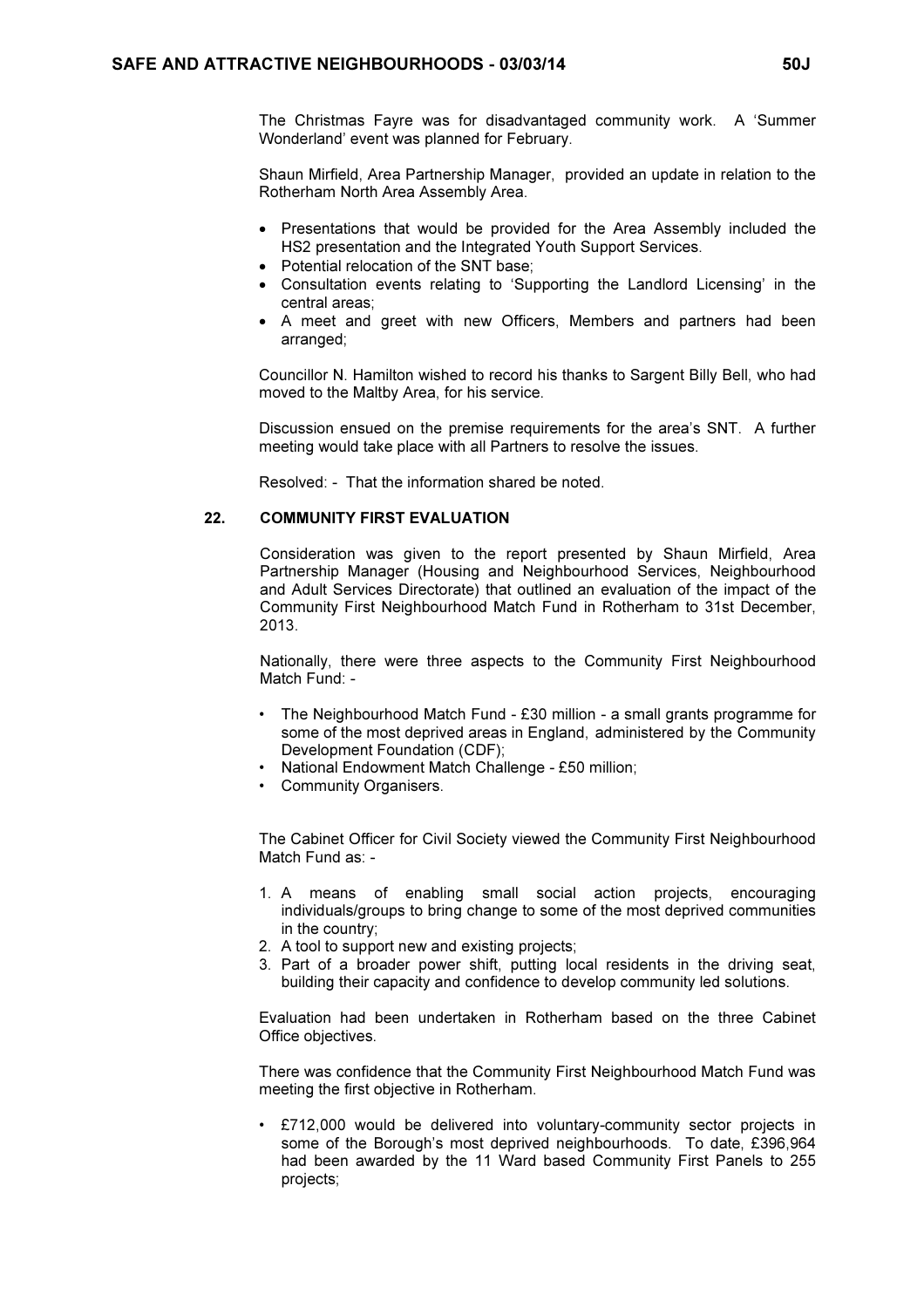The submitted report included examples of best practice in relation to the first objective, and included which of the Ipsos Mori categories each project supported.

In relation to the second and third objectives, the picture was more mixed. Funding had largely been awarded to existing projects. Panels had, however, increased their knowledge of and links to the work of existing projects in their Wards. Feedback from Panels' voluntary-community sector members had highlighted how they had welcomed the opportunity to work with Councillors and senior officers. Local residents had been involved in setting local priorities, approving projects for funding and projects representing community-led solutions to local issues. This represented a positive experience and confirmed that groups/organisations who, with support, could take on a greater role in future work.

Discussion ensued on the regrettable situation that had led to 2 of Rotherham's Deprived Neighbourhood's not being eligible to participate in Community First under the criteria supplied by the Cabinet Officer for Civil Society.

The next steps towards the end of the funding stream were discussed. It was noted that there was a £21,000 remaining allocation to be made from Year Three's funding allocation. Year Four's funding would need to be allocated over the nine-month period between April – December, 2014.

Discussion ensued on the information presented: -

- Increasing the range of voluntary and community sector organisations that submitted funding bids;
- Future infrastructure sustainability;
- Case studies in the report would be very useful way to illustrate the benefit;
- Information sharing between partners, including project management and analysis;
- A smaller number of small groups were coming forward with funding bids;
- A further message should be sent out emphasising the deadlines for when the money needed to be spent by.

Resolved: - That the information shared be noted.

#### 23. BUDGET CONSULTATION

Consideration was given to the presentation Asim Munir, Community Engagement Officer (Housing and Neighbourhoods, Neighbourhood and Adult Services Directorate) gave that outlined the, 'Money Matters / Council Priorities Consultation (2014/2016) that had taken place towards the end of 2013.

The consultation process had taken place between  $28<sup>th</sup>$  October, 2013 –  $29<sup>th</sup>$ November, 2013.

The presentation included: -

- Methodology how and where the consultation programme had been conducted;
- The questions asked as part of the 'Money Matters Consultation (2014-2016);
- How the 'on-line forum' had been used for the first time;
- The headline messages received by the on-line forum and the suggestion scheme, the employee budget savings initiative and the consultation event.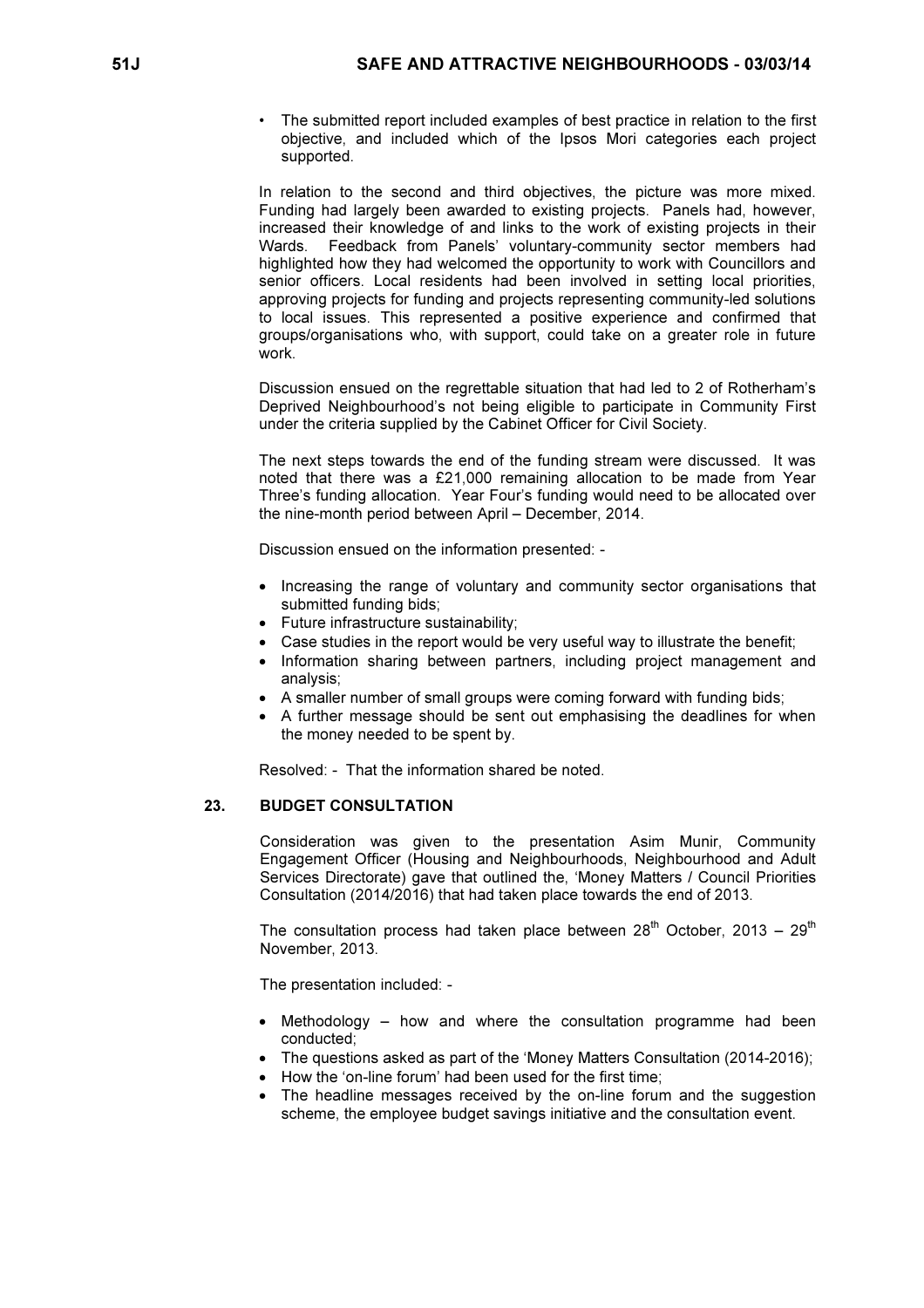The headline messages gained so far: -

- Political and Governance issues;
- Human Resource issues:
- Making efficiencies;
- What could the community do more to help;
- Community responses mirrored what employees said;
- Needs-led focussing on those in the greatest need;
- Promotion on self-help;
- Earliest stage of intervention but not create a dependency either;
- Minimum cost of universal services;
- Multi-use of assets and greater partnering with the Voluntary and Community Sector;
- Silo working;
- Empowering communities to help themselves;
- Promoting and valuing volunteering;
- Promoting neighbourhood pride, supporting community groups with information and resources;
- Providing tools, equipment and training;
- Stop or reduce statutory or value and priority driven;
- Outsourcing and encouraging parish councils and the Voluntary and Community Sector;
- Strong support for delivery by private sector, VCs and parish open and competitive tendering;
- Funding in kind;
- Turn off street lighting;
- Direct payments.

The way forward –

- Media campaign and feeding back to the press;
- On-line forum feedback.

Discussion ensued and the following issues were raised: -

- Thought to be given to extending on-line forum style of consultation for future consultations;
- Support for the increased use of social media as a way of engaging and moving forward;
- Ensuring that those not using social media or the internet were not left out of opportunities for representation;
- With social media and on-line forums, it could be expected that an instant response was received to consultation responses.

The Community Engagement Officer reported that a Fair Trade Dinner had been arranged for  $10^{th}$  April, 2014. The meal would cost £20 a ticket for a five course meal. Tickets would be on sale shortly.

Resolved: - (1) That the information shared be noted.

(2) That the item of further utilising social media and on-line forums within Area Assemblies be brought to a future meeting for consideration

#### 24. TENANTS CONFERENCE 2014

Christine Staniforth spoke about the forthcoming Tenants' Conference on the  $27<sup>th</sup>$  March, 2014.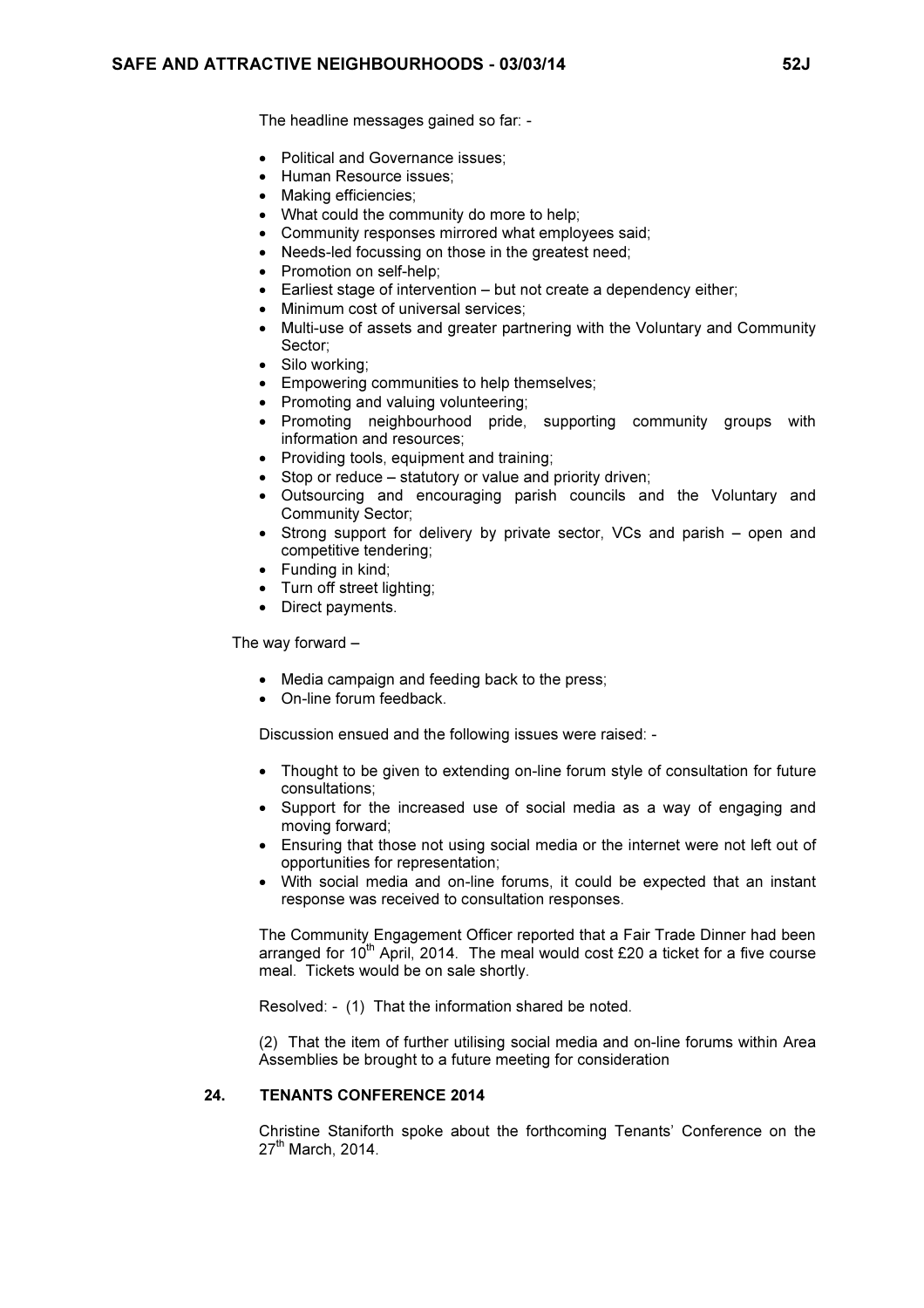Tenants had been invited through the tenant involvement letters, meaning that advertising the event brought no additional costs.

Workshops to be provided at the conference included – digital inclusion, demonstrations on how to access council services on-line, volunteering and welfare reform information.

Information relating to the Streetpride Champion re-launch, and the welfare seminar was also requested to be considered.

Resolved: - That the information shared be noted.

## 25. CSE AWARENESS RAISING

The previously mentioned CSE awareness/training event being hosted by Wentworth Valley was noted. It was agreed that the lessons learned would be passed on to a future meeting of the Area Assembly Chairs.

Resolved: - That the information shared be noted.

#### 26. AREA ASSEMBLY AND AREA ASSEMBLY CO-ORDINATING GROUP **MEETINGS**

Consideration was given to the submitted document presented by Paul Walsh, Housing and Communities Manager (Housing and Neighbourhoods, Neighbourhood and Adult Services Directorate) outlining the Area Assembly and Area Assembly Co-ordinating Groups proposed Terms of Reference and Article 12 of the Council's Constitution (Minute No. 16 of the Area Assembly Chairs Meeting held on 11<sup>th</sup> November, 2013, refers).

Discussion was undertaken on the information in the documents. Feedback from the Area Assembly Chairs was positive, and a small number of factual matters were highlighted.

Required changes: -

- Change the date of the Annual Council Meeting shown at Section 7.4 to 6th June, 2014 (not  $24^{th}$  May, 2014);
- In Section 7.2.(9) remove reference to four-years of office and replace with 'a full term of office';
- Section 7.3 to make reference to 'co-optees'.

Resolved: - (1) That the report be received and its content noted.

(2) That, subject to the above amendments being made, the Terms of Reference for Area Assembly and Area Assembly Co-ordinating Group Meetings, and Article of this Council's Constitution, be approved.

(3) That the revised document be presented to Full Council for adoption.

## 27. AREA PARTNERSHIP TEAM STAFFING UPDATE

It was noted that Kay Bacon had retired shortly before Christmas. All of her colleagues had wished her well. A recruitment process was underway for this post.

Elaine Hedge was also due to leave the Council.

One Councillor wished to record their belief that silo-working was leading Area Assembly staff to have to spend large amounts of their time chasing information.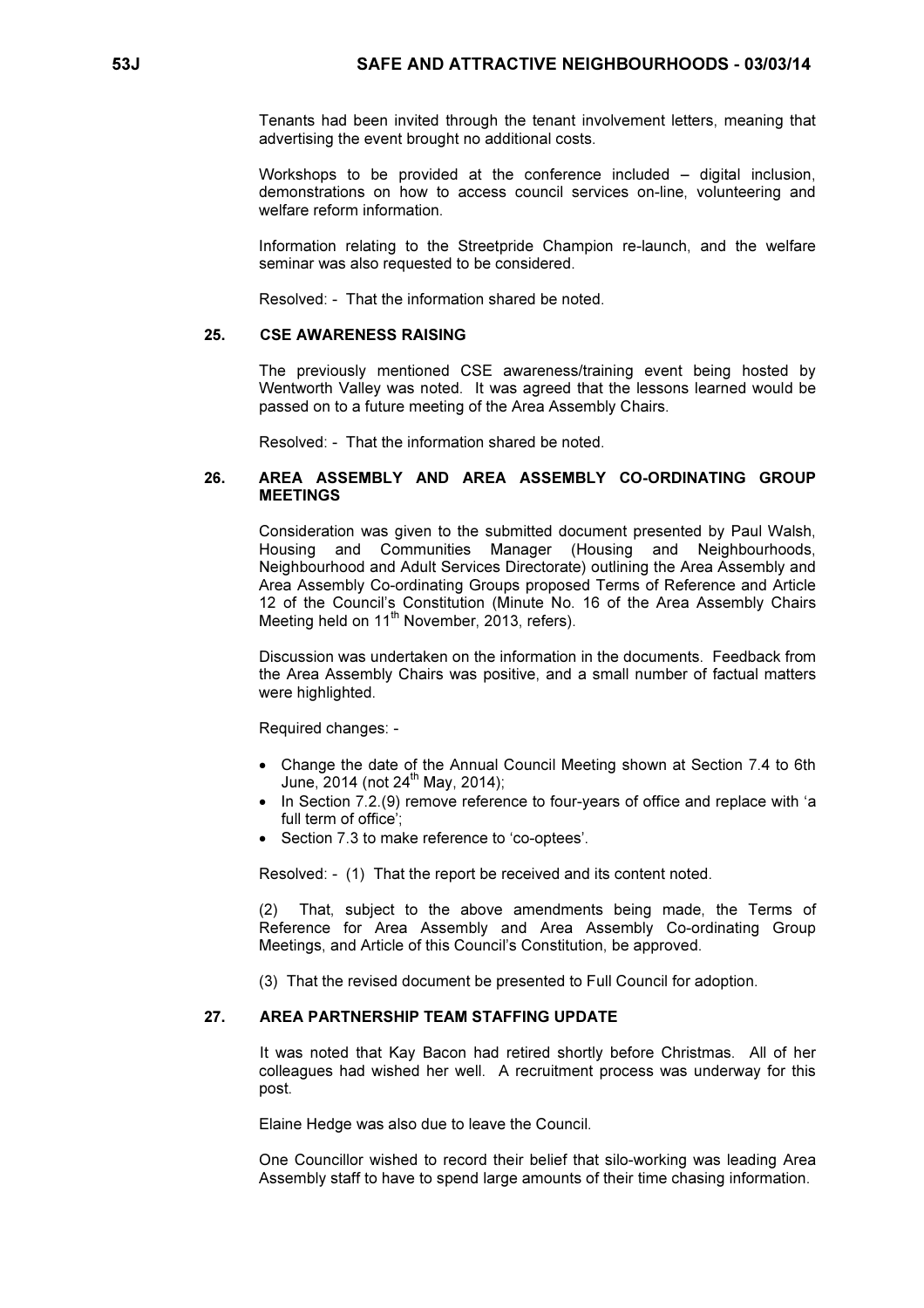Resolved: - That the information shared be noted.

## 28. DATE AND TIME OF NEXT MEETING -

Resolved: - That the next meeting take place on Monday  $10<sup>th</sup>$  March, to start at 2.00 p.m. in the Rotherham Town Hall.

## J69. KEY CHOICES PROPERTY MANAGEMENT

 Consideration was given to a report presented by the Director of Housing and Neighbourhood Services, regarding the future of the Key Choices Property Management (KCPM) Service which had been established since 2006.

The KCPM Gold Service currently managed 80 properties, owned by 66 different landlords, and the KCPM Bronze and Silver Service which had an additional 10 landlords in its portfolio. Its core business was to manage private rented properties and to increase the access to such properties for those who approached KCPM. However, in the current economic climate it was not appropriate that the Council provided a subsidised housing management service for private landlords and, despite repeated attempts to make it self-financing through increasing the portfolio, the total number of managed properties had not increased.

As demand for private rented homes increased, the Service needed to be redesigned so that the Team were able to offer a housing option and resettlement service to help more vulnerable people in housing need. It was proposed that the Property Management Service be removed from KCPM, reduce the size of the Team and develop a more central role within the Council's private rented sector agenda with more emphasis on engagement to improve standards, increasing access and tenancy sustainment.

Further information was provided on the reasons for the review of the service, the alternative approach and the need to continue with a short term tenancy intensive intervention service to support vulnerable people.

Discussion ensued on the opportunities to access private rented accommodation and increase confidence in landlords, the quality of private rented accommodation, the need for some kind of tenancy support for vulnerable customers and the need to share information with landlords with regard to the services and costs of alternative letting agents.

Resolved:- (1) That the Key Choices Property Management Service be disestablished but retain and enhance the critical support functions as set out in the report submitted.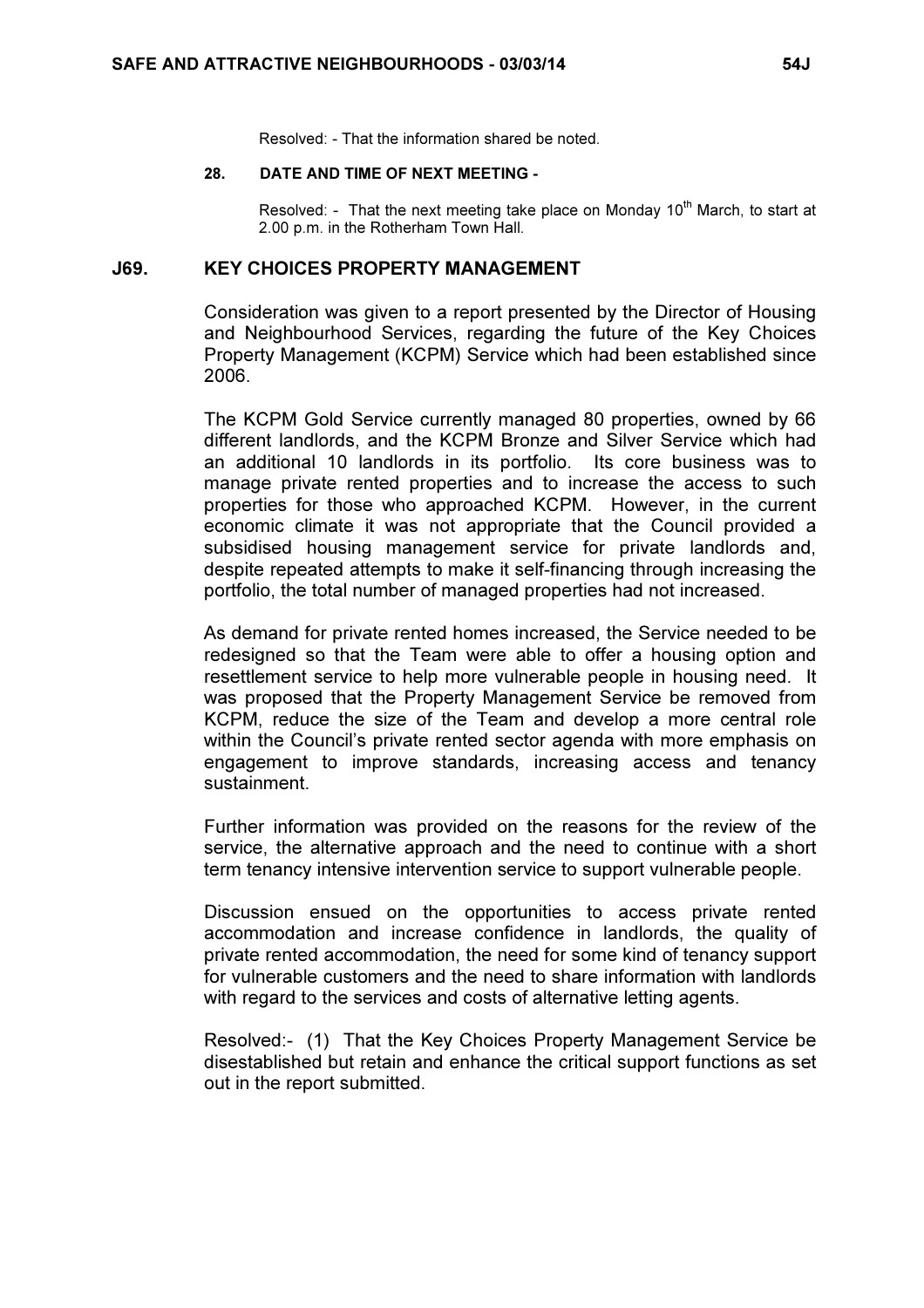(2) That support be provided to existing Key Choices Property Management Service landlords to identify and transfer to a suitable letting agency of their choice and, if appropriate, to offer ongoing support to current tenants.

(3) That the transfer of the housing management service for private landlords be reviewed in twelve months' time.

# J70. HOUSING REVENUE ACCOUNT BUDGET MONITORING REPORT 2013/14

 Consideration was given to a report presented by the Finance Manager, Neighbourhood and Adult Services, relating to the Housing Revenue Account which would require a reduction in the planned transfer from working balances (HRA reserves) of £0.532M, which was £2.067M less than the approved budget.

Appendix A of the report provided the Budget Operating Statement for 2013/14 which showed the various income and expenditure budget lines which made up the net cost of delivering the Service. The latest forecast net cost of Service was £-7.880M, together with Revenue contribution to Capital costs and interest received, would result in an overall deficit of £0.532M to be transferred from Working Balances.

# **Expenditure**

Based upon expenditure and commitments to date, total expenditure was forecast to outturn at £72.049M compared to a budget provision of £73.091M, a decrease in spend of £1.042M. The main variations were:-

Contributions to Housing Repairs

Repairs and Maintenance – Currently forecast to underspend £452,000 against a budget at £17.966M. The Empty Homes budget was difficult to forecast given it being a responsive service. At the end of December there had been 216 more completions than budgeted, the main reason being the impact of the Welfare Reform as more tenants requested a transfer to smaller properties. Within the Housing Repairs budgets there was an overall forecast overspend on Empty Homes due to increase in minor voids offset by a forecast underspend on overheads within revenue schemes plus shares savings now agreed with both contractors

Supervision and Management

− Forecast to outturn at £19.675M, overall underspend of £390k. The main reason for the variation was higher than expected staff turnover including delays in implementing the review of structures across a number of teams. This was reduced by an additional contribution to the Furnished Homes reserve due to additional income as more clients used the Scheme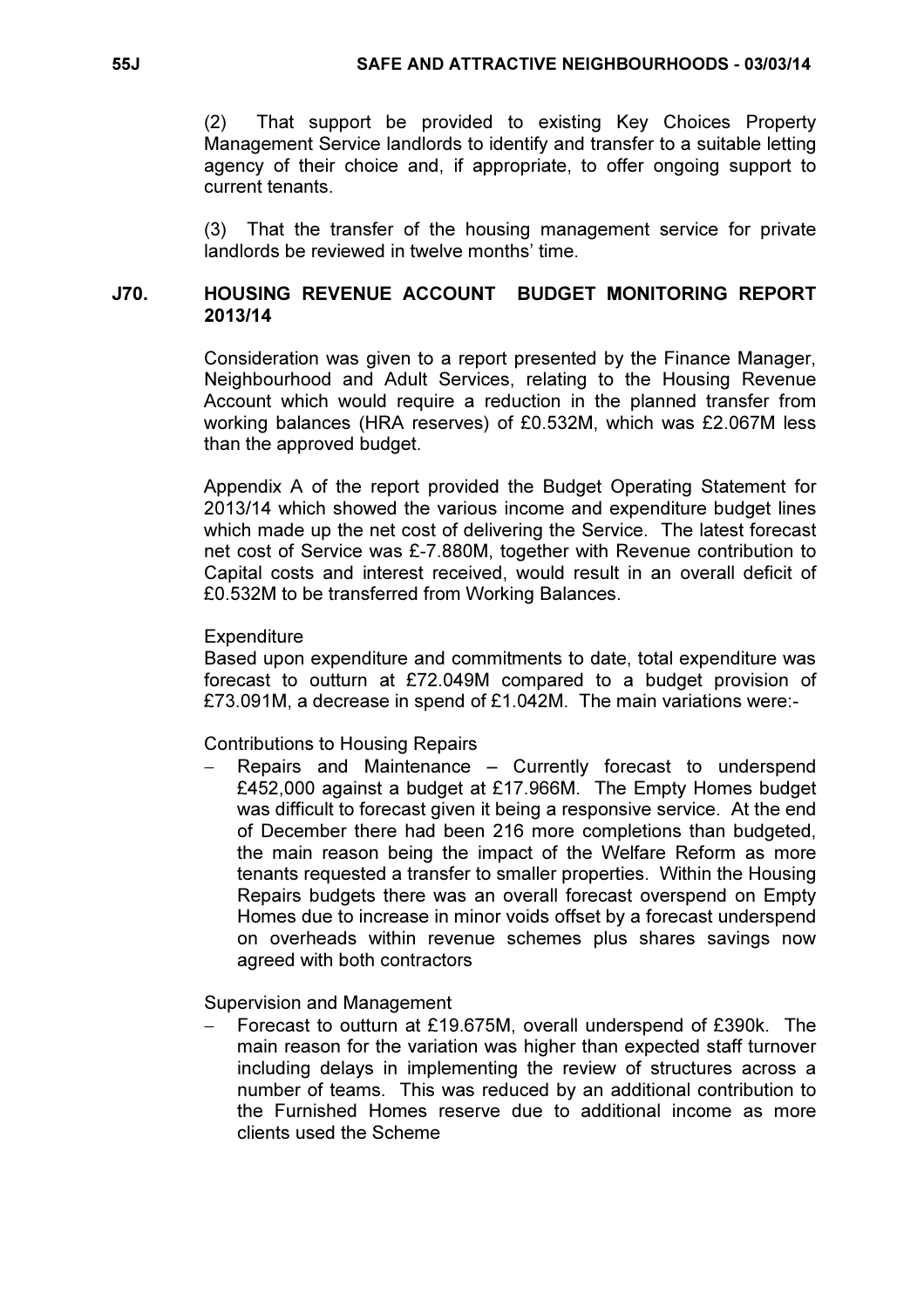Income

- Total forecast income collectable was £79.929M, an increase of £1.025M above the approved budget of £78.904M
- Dwelling rental income was projected to over-recover by £205k. However, non-dwelling rents was forecast to under-recover against budget by £24k due to a review of other properties resulting in less income due to the HRA
- Income from charges for services and facilities were forecasting an outturn of £4.315M, an over-recovery of £713k mainly as a result of additional income on Furnished Homes due to increase in the number of clients, additional fee income from Right to Buy sales plus one off income from prior year charges for District Heating. However, there was a forecast under-recovery of income from clients using Sheltered Neighbourhood Centres services as tenants opted out of the laundry charge
- Other fees and charges were forecasting an over-recovery of income of £131k related to additional unbudgeted income in respect of the sale of tenants contents insurance, recovery of Court costs, income from second hand furniture and income from utility companies for the use of solar panels

Discussion ensued on the costs associated with the laundry service, the need to encourage tenants to take up the competitive home insurance on offer, the projected void targets, the rolling programme of tenancy checks and some concerns expressed by leaseholders.

Resolved:- That the latest financial projection against budget for 2013/14 be noted.

# J71. NEIGHBOURHOODS GENERAL FUND REVENUE BUDGET MONITORING 2013/14

 Consideration was given to a report presented by the Finance Manager, Neighbourhoods and Adult Services, in relation to the budget monitoring and financial forecast for the Neighbourhoods General Fund within the Neighbourhoods and Adult Services Directorate to 31st March, 2014, based on actual income and expenditure for the period ending January, 2014.

The latest forecast showed an overall underspend of £252,000 against an approved net revenue budget of £2.463M as follows:-

Strategic Housing and Investment Service (+£11k)

Lower than expected staff turnover against budget

Housing Options (-£90k)

Projected underspend including a projected underspend on the Dispersed Units Trading Account and within the Private Sector Adaptations Service as a result of increased fee income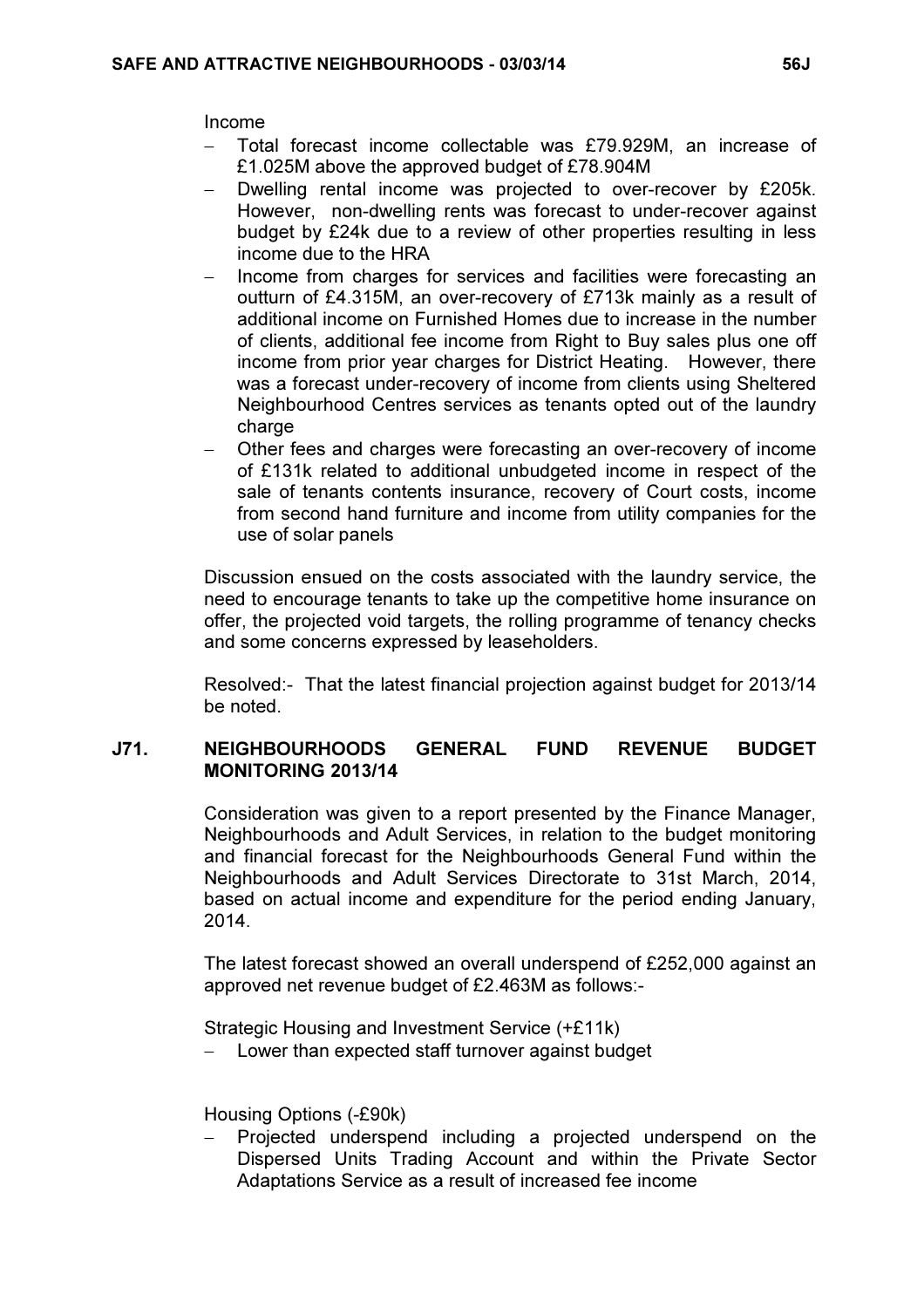Projected overspend on the Key Choices Property Management Service as a result of lower than anticipated income

Housing and Communities (-£69k)

- Projected underspends within Area Assemblies and Supplies and Services as a result of the Council-wide moratorium on non-essential spend
- Partially reduced by a small overspend on Anti-Social Behaviour due to lower than expected staff turnover
- − Small underspend within Community Safety Unit as a result of a recent vacancy
- Underspend also within Community Leadership Fund

Central (-£7k)

Small underspend due to savings on Supplies and Services

Business Regulation (balanced)

- Business Regulation was projecting a balanced budget
- Pressures on staffing costs within Health and Safety, Food and Drugs and Animal Health budgets were being offset by savings within Trading Standards due to continued vacant posts
- − Projected overspend within Licensing due to increased IT costs for Licensing Management software and projected income for new licences not being as high as originally anticipated
- Bereavement Services projecting an underspend as a result of lower than forecast costs relating to repairs and maintenance

Safer Neighbourhoods (-97k)

- Savings within Community Protection through vacancy management, further savings achieved as a result of the moratorium on nonessential spend and additional grant funding
- Partly reduced by a small remaining pressure on income due to reduced Environmental Protection Act applications
- Statutory health and safety work on landfill sites resulting in a forecast overspend

Consultancy spend to date was £46,808 in respect of data analysis relating to Green Deal Energy Efficient projects which is grant funded. There had been no spend on Agency within Neighbourhoods' General Fund budgets.

Resolved:- That the report be received and the latest financial projection against budget for 2013/14 noted.

## J72. HOUSING INVESTMENT PROGRAMME 2013/14

 Consideration was given to a report presented by the Business and Commercial Programme Manager, which represented the indicative outturn position for the 2013/14 Capital Programme.